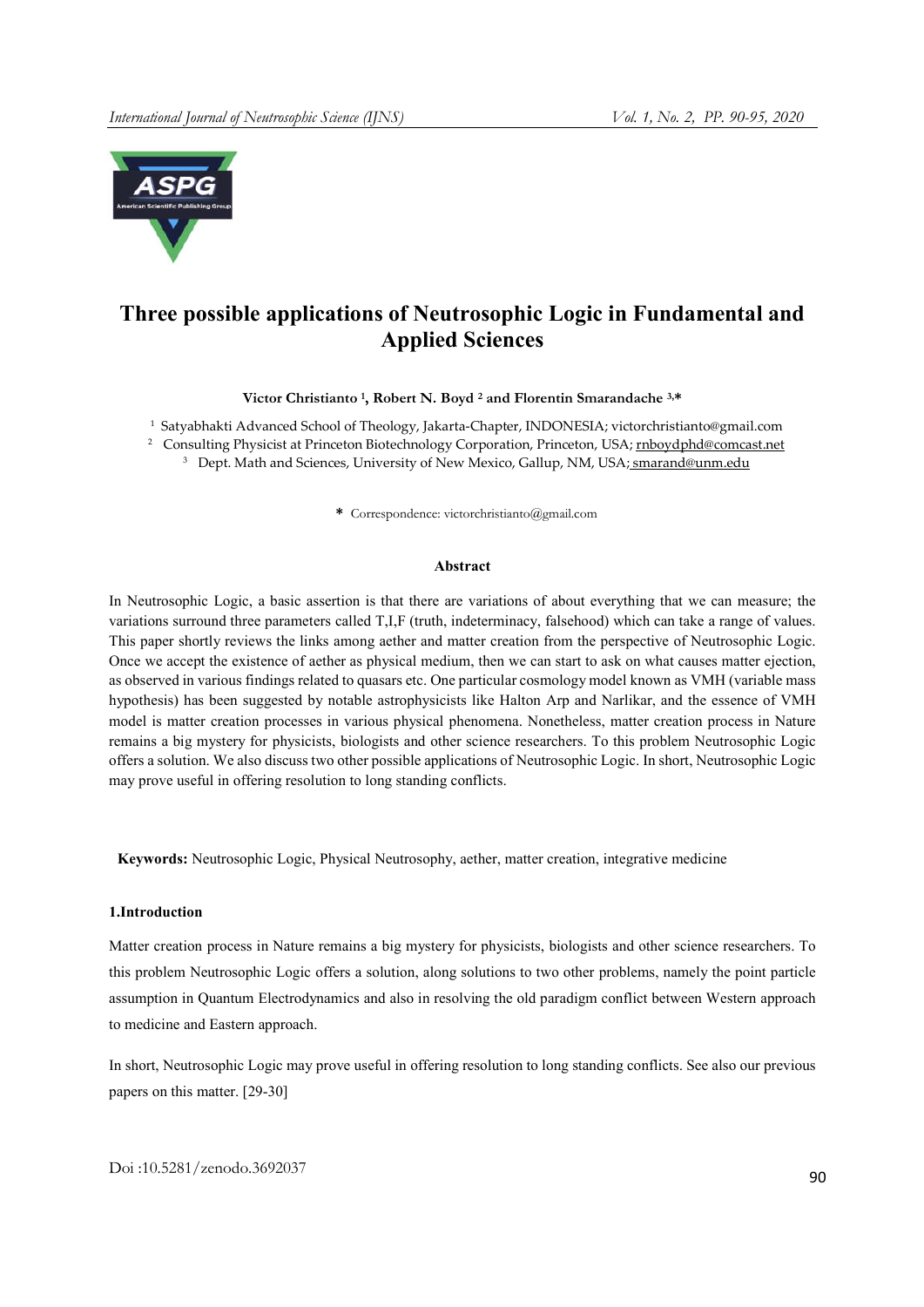#### 2. Matter creation processes

Physicists throughout many centuries have debated over the physical existence of aether medium. Since its inception by Isaac Newton and later on Anton Mesmer (Franz Anton Mesmer 1734 – 1815), many believed that it is needed because otherwise there is no way to explain interaction at a distance in a vacuum space. We need medium of interaction, of which has been called by various names, such as: quantum vacuum, zero point field, etc.

Nonetheless, modern physicists would answer: no, it is not needed, especially after Special Relativity theory. Some would even say that aether has been removed even since Maxwell'sd theory, but it is not true : James Clark Maxwell initially suggested a mechanical model of aether vortices in his theory [26-28]. Regardless of those debates, both approaches (with or without assuming aether) are actually resulting in the same empirical results [9].

The famous Michelson-Morley experiments were thought to give null result to aether hypothesis, and historically it was the basis of Einstein's STR. Nonetheless, newer discussions proved that the evidence was rather ambiguous, from MM data itself. Especially after Dayton Miller experiments of aether drift were reported, more and more data came to support aether hypothesis, although many physicists would prefer a new terms such as physical vacuum or superfluid vacuum. See [21]-[25].

Once we accept the existence of aether as physical medium, then we can start to ask on what causes matter ejection, as observed in various findings related to quasars etc. One particular cosmology model known as VMH (variable mass hypothesis) has been suggested by notable astrophysicists like Halton Arp and Narlikar, and the essence of VMH model is matter creation processes in various physical phenomena. Nonetheless, matter creation process in Nature remains a big mystery for physicists, biologists and other science researchers. To this problem Neutrosophic Logic offers a solution.

Although we can start with an assumption of aether medium is composed of particle-antiparticle pairs, which can be considered as a model based on Dirac's new aether by considering vacuum fluctuation (see Sinha, Sivaram, Sudharsan.) [5][6] Nonetheless, we would prefer to do a simpler assumption as follows:

Let us assume that under certain conditions that aether can transform using Bose condensation process to become "*unmatter*", a transition phase of material, which then it sublimates into matter (solid, gas, liquid). Unmatter can also be considered as "pre-physical matter."

Summarizing our idea, it is depicted in the following block diagram:<sup>1</sup>

<sup>&</sup>lt;sup>1</sup> The matter creation scheme as outlined here is different from Norman & Dunning-Davies's argument: "Energy may be derived at a quantum of 0.78 MeV to artificially create the resonant oscillatory condensations of a neutroid, then functioning as a Poynting vortex to induce a directionalized scalar wave of that quantum toward that vortical receptive surface." See R.L. Norman & J. Dunning-Davies, Energy and matter creation: The Poynting Vortex, 2019, vixra.org/1910.0241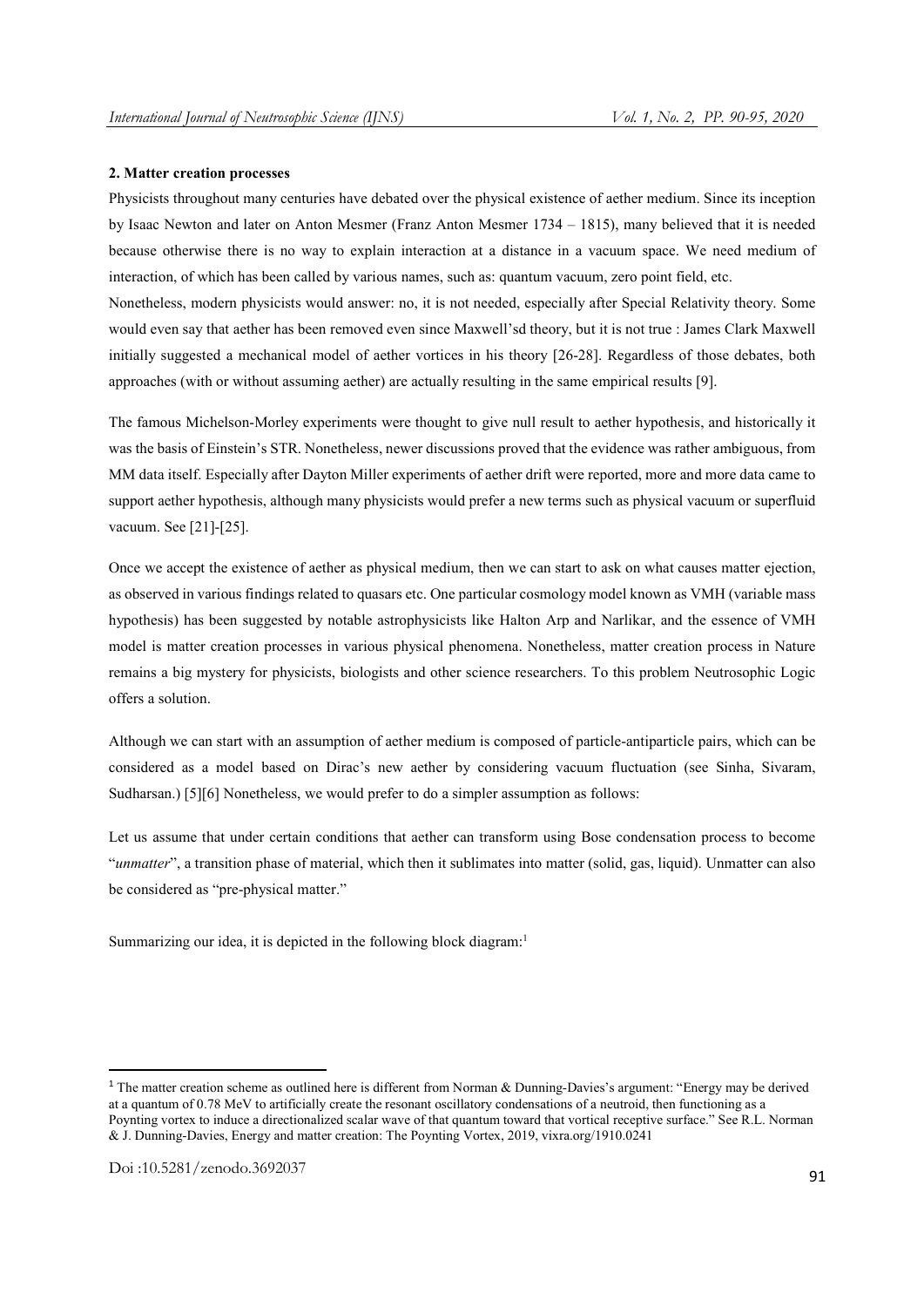## Aether  $\rightarrow$  bose condensation  $\rightarrow$  "unmatter" (pre-physical matter)  $\rightarrow$  sublimation  $\rightarrow$  ordinary matter/particle

Diagram 1. How aether becomes ordinary matter

Actually the term "unmatter" can be viewed as a solution from perspective of Neutrosophic Logic. A bit of history of unmatter term may be useful here:

"*The word 'Unmatter' was coined by one of us (F. Smarandache) and published in 2004 in three papers on the subject. Unmatter is formed by combinations of matter and antimatter that bound together, or by longrange mixture of matter and antimatter forming a weakly-coupled phase. The idea of unparticle was first considered by F. Smarandache in 2004, 2005 and 2006, when he uploaded a paper on CERN web site and he published three papers about what he called 'unmatter', which is a new form of matter formed by matter and antimatter that bind together. Unmatter was introduced in the context of 'neutrosophy' (Smarandache, 1995) and 'paradoxism' (Smarandache, 1980), which are based on combinations of opposite entities 'A' and*  'antiA' together with their neutralities 'neutA' that are in between."<sup>2</sup> See also Smarandache [13].

Nonetheless, in this paper, unmatter is considered as a transition state (pre-physical) from aether to become ordinary matter/particle, see also [14].

Moreover, superfluid model of dark matter has been discussed by some authors [7].

As one more example/case of our proposed scheme of transition from aether to matter, see a recent paper [18]. See the illustrations at pages 5 and 6 of [18] regarding the physically observed properties of the Galactic Center (GC), which are obviously completely different from the imaginary "black hole" model.

The mapping of the magnetic field structures of the Core is a profile of a torus, as we have previously suggested. Page 5 also illustrates the relation between Sag A and Sag B and the space in between them.

These illustrations are also relevant to *matter creation* at the galactic scale. Also note the gamma ray distributions in [18], which are relevant to matter destruction processes. Electrical discharges such as lightning, stars, and galaxies, all produce gamma rays. Gamma ray resonance dissociates atomic matter back into the aether at the rate of 6,800,000,000 horsepower of energy liberated per gram of matter dissociated per second. And where does all that energy go? Back into creating new matter. It's a never-ending cycle, and infinitely Universe-wide.

#### 3. Towards QED without renormalization

**.** 

<sup>2</sup> http://fs.unm.edu/unmatter.htm

Doi :10.5281/zenodo.3692037 <sup>92</sup>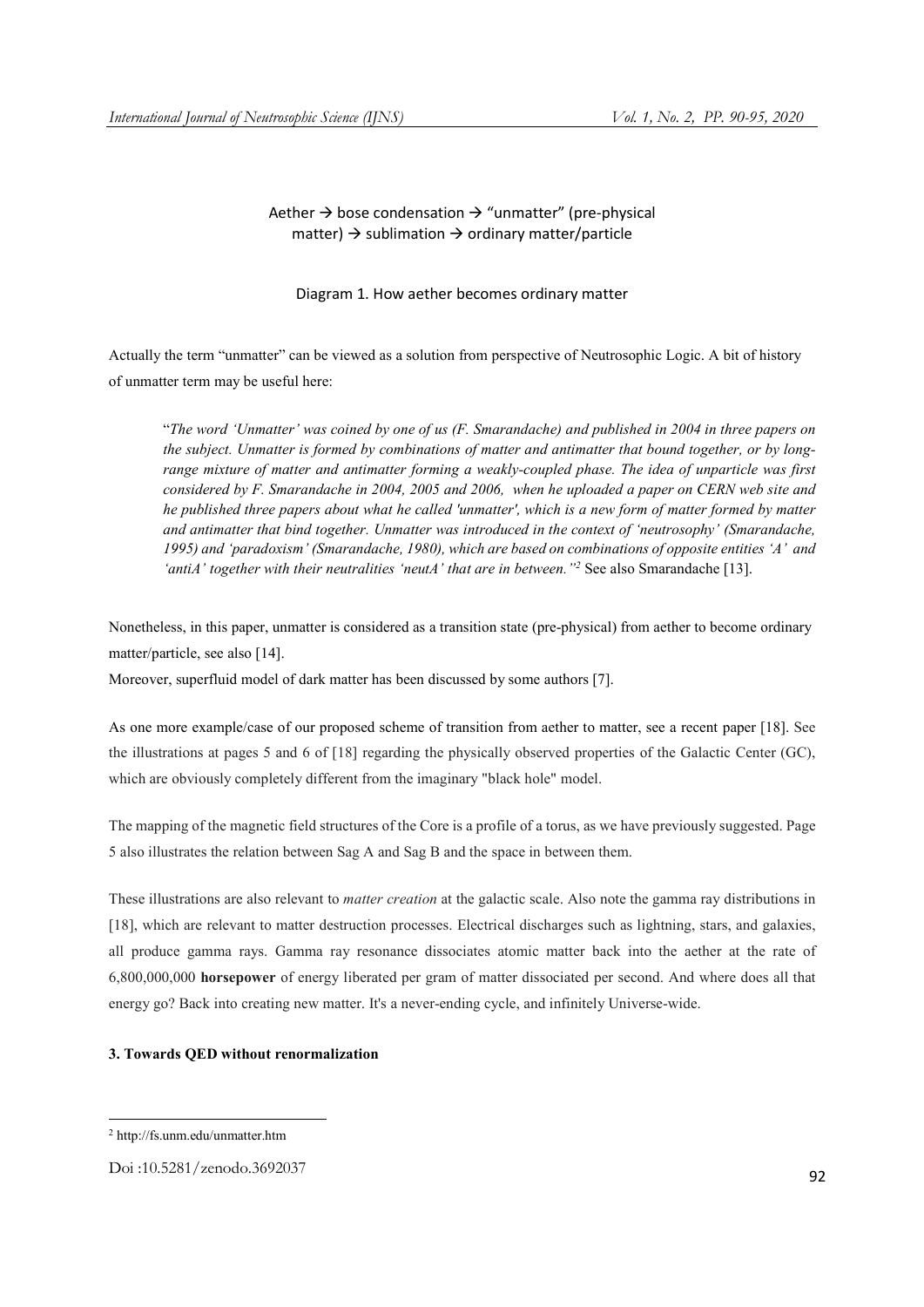One problem in theoretical physics is how to do away with infinity and divergence in QED without renormalization. As we know, renormalization group theory was hailed as cure in order to solve infinity problem in QED theory.

For instance, a quote from Richard Feynman goes as follows:

"*What the three Nobel Prize winners did, in the words of Feynman, was "to get rid of the infinities in the calculations. The infinities are still there, but now they can be skirted around . . . We have designed a method for sweeping them under the rug."[*19]

And Paul Dirac himself also wrote with similar tune:

"Hence most physicists are very satisfied with the situation. They say: "Quantum electrodynamics is a good theory, and we do not have to worry about it any more." I must say that I am very dissatisfied with the situation, because this so-called "good theory" does involve neglecting infinities which appear in its equations, neglecting them in an arbitrary way. This is just not sensible mathematics. Sensible mathematics involves neglecting a quantity when it turns out to be small—not *neglecting it just because it is infinitely great and you do not want* it!"[20]

Here we submit a viewpoint that the problem begins with assumption of point particle in classical and quantum electrodynamics. Therefore, a solution shall be sought in developing fluidic Electrodynamics [10], i.e. by using fluid particle, or perhaps we can call it "*fluidicle*." It is hoped that a fluidicle can remove the infinity problem caused by divergence. And fluidicle can be viewed as a solution from perspective of Neutrosophic Logic.

#### 4. Another application: Resolution to conflicting paradigms in medicine

It is well known by most medicine practitioners, that Western approach to medicine is based on "*curing*" or "attacking" a disease, one by one. This is called germ theory: one cure for one disease (Pasteur). On the opposite side, Eastern medicine is based in particular on ancient wisdom of returning the balance of the body, in other words: to *harmonize* our body and our live with nature. Although those two approaches in medicine and healthcare have caused so many conflicts and misunderstandings, actually it is possible to do a dialogue between them.

From Neutrosophic Logic perspective, a resolution to the above conflicting paradigms can be found in developing novel approaches which appreciate both traditions in medicine, or we may call such an approach: "*curemony*," i.e. by at the same time curing a disease and restoring balance and returning harmony in one's *body-mind-spirit as a whole.* Although we don't mention here specific case example, in general speaking we can mention:

- a. in HGH therapy, it is known that nutrition can affect the well-being of body [12],
- b. in the same way *Epigenetics* admits the role of external factors into the genes.
- c. We can also mention that psoriasis –a skin problem- can be related to stress and other emotions, which suggests a plausible new term: *psychodermatology*.[11]

All of these examples seem to suggest relational aspect within human being, among *mind-body-spirit*, just like what Eastern medicine emphasizes all along. In some literature, such a dialogue between Western and Eastern medicine approaches can be considered as *integrative medicine*, but actually it goes far deeper that just "integrative", it is more like rethinking the "isolate and solve" attitude of Western scientists, toward more "*relational biology*." And the

Doi :10.5281/zenodo.3692037 <sup>93</sup>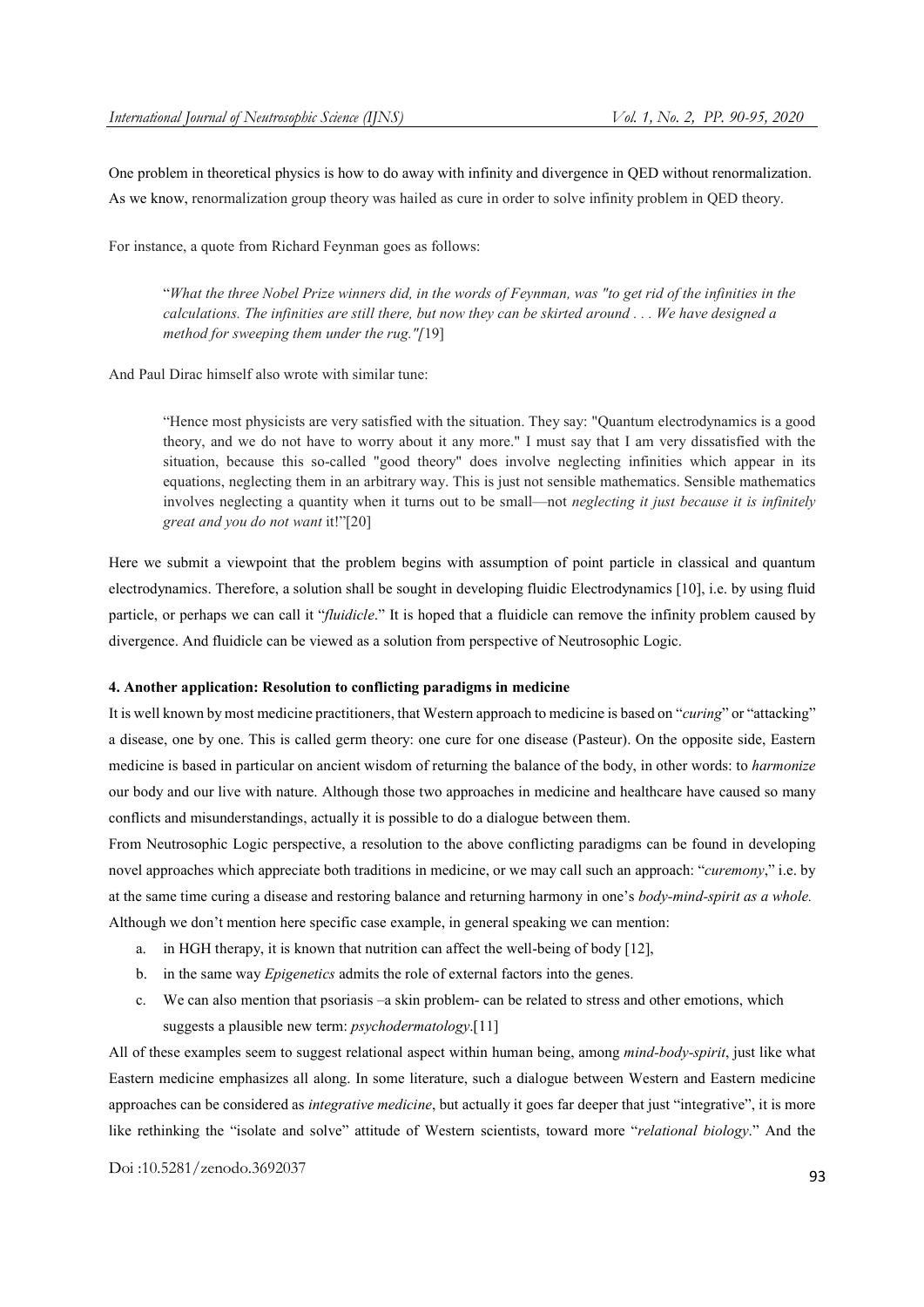concept of systems biology or relational biology have become new terms in recent years. See also recent literatures in this subject [15][16][17].

Hopefully many more approaches can be developed in the direction as mentioned above.

### 5. Conclusions

In this paper, we discussed three possible applications of Neutrosophic Logic in the field of matter creation processes etc. For instance, a redefinition of term "unmatter" is proposed here, where under certain conditions, aether can transform using Bose condensation process to become "*unmatter*", a transition phase of material, which then it sublimates into matter (solid, gas, liquid). Unmatter can also be considered as "pre-physical matter." Moreover, a transition phase between fluid and particle (or fluidicle) is considered necessary in order to solve the "point particle" assumption which cause the divergence problem in QED. And for the third application of NL, we consider a dialogue is possible between Eastern and Western approaches to medicine.

Further researches are recommended in the above directions.

### Acknowledgment

The authors wish to thank to many scholars, especially to four anonymous reviewers for suggesting improvement to this manuscript.

Funding: "This research received no external funding"

Conflicts of Interest: "The authors declare no conflict of interest."

#### References

[1] Montgomery Childs and Michael Clarage. https://www.safireproject.com/

[2] V. Christianto, F. Smarandache, R.N. Boyd. Electron Model Based Helmholtz's Electron Vortex & Kolmogorov's Theory of Turbulence. *Prespacetime J*. Vol. 10 no. 1 (2019) url: https://prespacetime.com/index.php/pst/article/view/1516

[3] V. Christianto & F. Smarandache. One-note-Samba approach to cosmology. *Prespacetime J*., Vol. 10, no. 6 (2019). https://prespacetime.com/index.php/pst/article/view/1586/1532

[4] https://www.cosmic-core.org/free/article-99-the-aether-part-2-aether-advocates-experiments/

[5] Sinha, Sivaram, Sudharsan. Aether as a superfluid state of particle-antiparticle pairs. *Foundations of Physics*, Vol. 6, No. 1 (1976)

[6] Sinha. Bose condensation of particle-antiparticle systems. *Pramana – J. Phys*. Vol. 25 (1985).

[7] Lasha Berezhiani and Justin Khoury. Dark Matter Superfluidity and Galactic Dynamics. arXiv:1506.07877 (2015)

[8] Martin J. Cooper. Vortex Motions in Ideal Bose Superfluid. *JOURNAL OF RESEARCH of the National Bureau of Standards - A. Physics and Chemistry* Val. 73A, No.3, May-June 1969.

[9] Pablo Acuña L. On the Empirical Equivalence between Special Relativity and Lorentz's Ether Theory.

[10] A.A. Martin & M. Pinheiro. Fluidic electrodynamics. *Physics of Fluids* vol. 21 (2009)

[11] Don Colbert. *Deadly Emotions*. Nashville: Thomas Nelson Inc., 2003.

[12] Bamgbola & Kaskel. GROWTH HORMONE THERAPY IN CHRONIC KIDNEY DISEASE. *Growth, Genetics, Hormones* Vol. 21 no. 1 (2005)

Doi :10.5281/zenodo.3692037 <sup>94</sup>